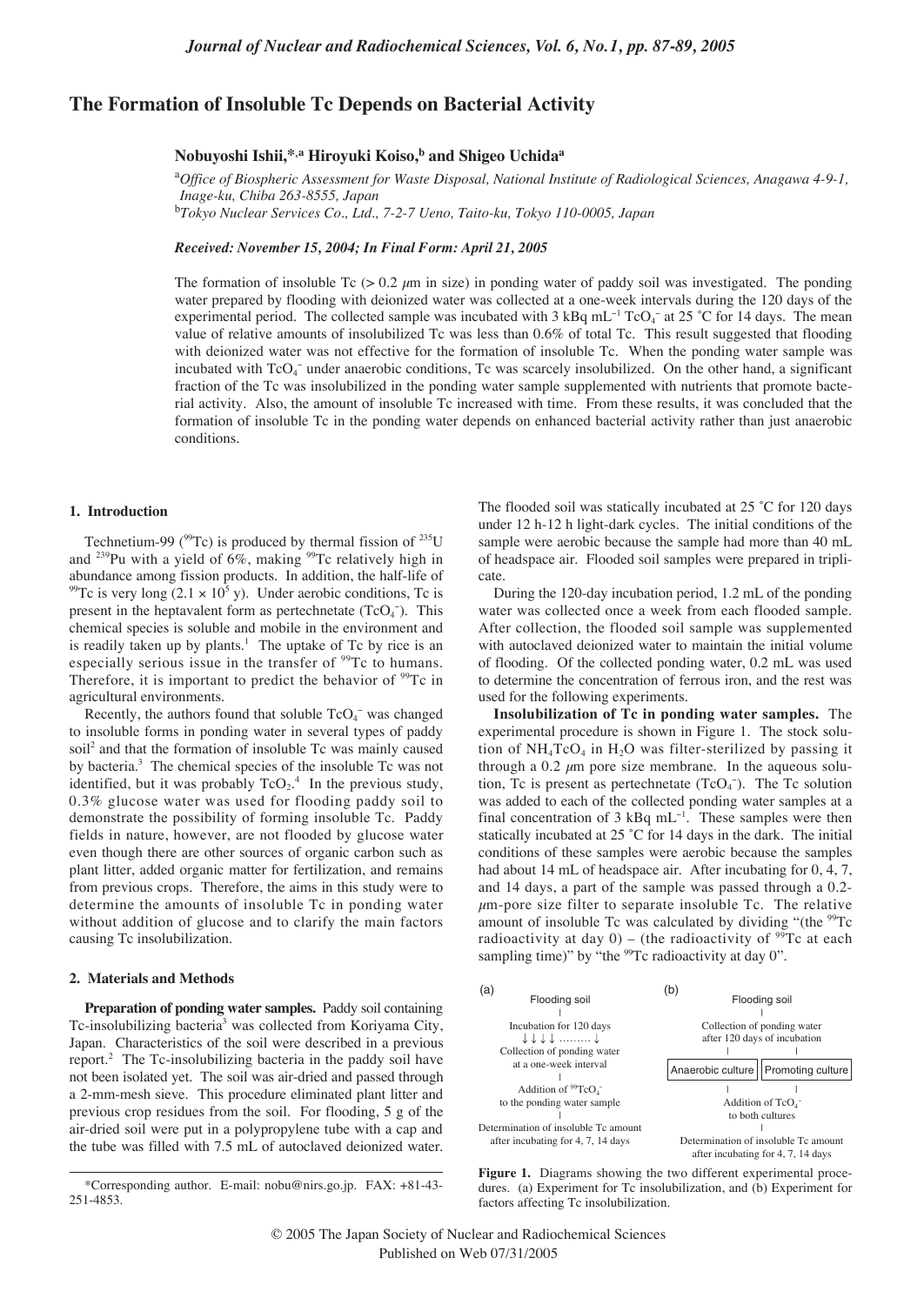**Determination of Factors affecting Tc insolubilization.** The experimental procedure is shown in Figure 1. To clarify the factors affecting Tc insolubilization, two subsamples were prepared using the ponding water from the 120-day flooding: 1) a sample incubated under anaerobic conditions (anaerobic culture), and 2) a sample with organic substrates added to promote bacterial metabolic activity (promoting culture). For the anaerobic culture, the ponding water sample was incubated in the AnaeroPack<sup>™</sup> System (MGC Co., Inc. Tokyo, Japan) for 14 days after addition of  $TcO<sub>4</sub>^-$  at a final concentration of 3 kBq mL<sup>−</sup><sup>1</sup> . For the promoting culture, the following reagents were added to the ponding water sample (in milligrams per milliliter of culture): tryptone, 1.0; yeast extract, 0.5; and NaCl, 1.0. This subsample was also incubated for 14 days after addition of <sup>99</sup>TcO<sub>4</sub><sup>-</sup> at a final concentration of 3 kBq mL<sup>-1</sup>. Relative amounts of insoluble Tc were determined after incubating for 4, 7, and 14 days in the same way as mentioned above.

**Analytical methods.** The concentration of Fe(II) ions in ponding water samples was colorimetrically determined by the 1, 10-phenanthroline monohydrate method<sup>5</sup> at every time of sample collection.

The radioactivity of <sup>99</sup>Tc was measured by liquid scintillation counting of 0.1 mL filtrate samples mixed with 4 mL of liquid scintillation cocktail, Ultima gold LLT (PerKinElmer, Inc., Massachusetts, USA).

#### **3. Results and Discussion**

**Formation of insoluble Tc.** Variations in the relative amounts of insoluble Tc were small for 120 days of flooding (Figure 2). For 4-day incubation samples with different flooding periods, the mean value of the relative amounts of the insoluble Tc was  $0.2 \pm 1.7\%$  of the total <sup>99</sup>Tc. Similar results were observed for the samples after incubating for 7 and 14 days (Figure 2), and mean values of the relative amounts of the insoluble Tc for both samples were less than  $0.6\%$  of the total  $99$ Tc. These data indicated that Tc was hardly insolubilized in the ponding water samples. However, the presence of Tc-insolubilizing bacteria in the paddy soil studied was certain because, as reported previously, a significant fraction of Tc was insolubilized in the ponding water samples prepared by flooding the same paddy soil with glucose water. $3$  The addition of glucose as a carbon source promotes microbial metabolic activity, and the activated microbes rapidly exhaust molecular oxygen to decompose the organic carbon source. Both microbial activity<sup>6</sup> and anaerobic conditions<sup>7</sup> are responsible for removal of  $Tc$  from solution. The limited formation of insoluble Tc under the present conditions, therefore, was probably due to the low metabolic activity of the bacteria or the aerobic conditions in the ponding water samples. Among microorganisms, bacteria are key for  $Tc$  insolubilization in ponding water.<sup>3</sup> In the following experiment, the effects of the metabolic activity of bacteria and the aerobic conditions on insolubilization of Tc were investigated.

**Factors affecting Tc insolubilization.** Anaerobic conditions in the ponding water samples were evaluated by analysis of the ferrous ion because Fe(II) is generally released to ponding water from paddy soil under anaerobic conditions. The concentrations of Fe(II) ion in the ponding water samples were less than  $0.45 \mu$ g mL<sup>-1</sup> during the experimental period, while the addition of glucose to flooding water resulted in 143  $\mu$ g of Fe(II) ion per milliliter after 7 days of flooding.<sup>8</sup> Therefore, the ponding water samples without addition of glucose were under aerobic conditions.

To clarify the effect of anaerobic conditions on Tc insolubilization, the ponding water sample spiked with  $99Tc$  was forcibly incubated under anaerobic conditions (anaerobic culture). Tc was hardly insolubilized at 14 days (Figure 3), suggesting that anaerobic conditions were a not key factor for Tc insolubilization in the ponding water.





**Figure 2.** Formation of insoluble Tc in ponding water samples. The number of days means the time after the addition of <sup>99</sup>Tc to the ponding water. The means  $\pm$  standard deviations (error bars) from three experiments are shown.



Figure 3. Formation of insoluble Tc in the anaerobic culture and the promoting culture. The means  $\pm$  standard deviations (error bars) from three experiments are shown.

The effect of bacterial activity on Tc insolubilization was also determined by the addition of organic substances to the ponding water sample (promoting culture). Insoluble Tc was formed and its relative amount increased with time (Figure 3), while Tc was hardly insolubilized without addition of organic substances (Figure 2). These results suggest that Tc-insolubilizing bacteria were present in the ponding water sample and their metabolic activity resulted in formation of insoluble Tc in this sample. Organic substrates added to the cultures may function as electron donors because the previously known Tcinsolubilizing bacterium, *Escherichia coli*, requires organic substrates such as formate, pyruvate, glucose, or glycerol as electron donors.<sup>9</sup>

#### **4. Conclusion**

Insoluble Tc was scarcely formed in ponding water samples prepared by flooding of the air-dried paddy soil with deionized water. The amount of insoluble Tc was increased by the addition of organic substrates to the ponding water samples, but not by incubation under anaerobic conditions without addition of organic substrates. The formation of insoluble Tc in ponding water is therefore due to bacterial activity.